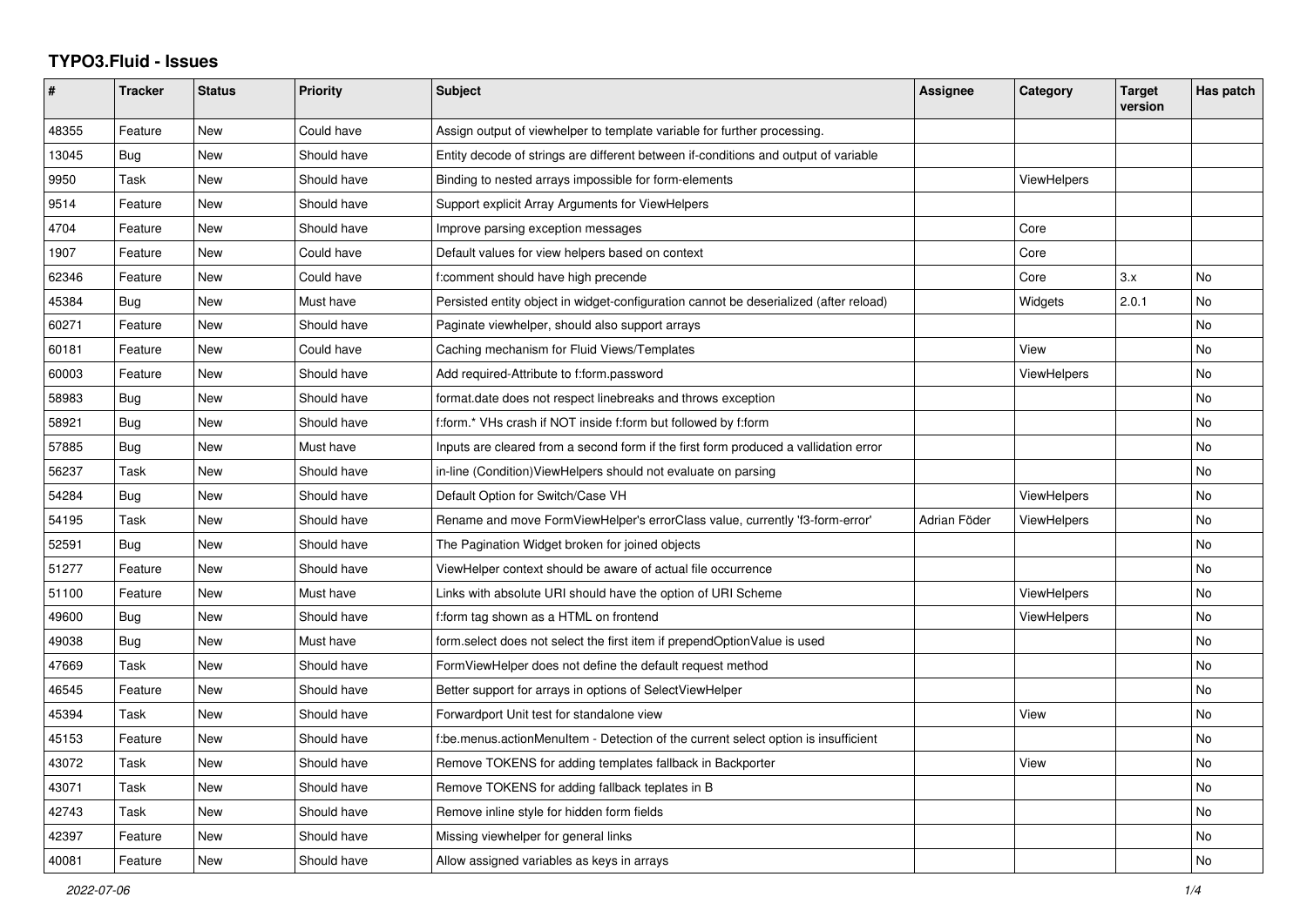| #     | <b>Tracker</b> | <b>Status</b> | <b>Priority</b>      | <b>Subject</b>                                                                                              | <b>Assignee</b>        | Category    | <b>Target</b><br>version | Has patch |
|-------|----------------|---------------|----------------------|-------------------------------------------------------------------------------------------------------------|------------------------|-------------|--------------------------|-----------|
| 40064 | Bug            | New           | Must have            | Multiselect is not getting persisted                                                                        |                        | ViewHelpers |                          | <b>No</b> |
| 39990 | Bug            | New           | Should have          | Same form twice in one template: hidden fields for empty values are only rendered<br>once                   |                        | Core        |                          | No        |
| 39936 | Feature        | <b>New</b>    | Should have          | registerTagAttribute should handle default values                                                           |                        | ViewHelpers |                          | No        |
| 38369 | Bug            | New           | Must have            | Resource ViewHelpers should not fall back to request package                                                |                        | View        |                          | No        |
| 38130 | Feature        | New           | Should have          | Checkboxes and multiple select fields should have an assignable default value                               |                        |             |                          | No        |
| 37619 | Bug            | New           | Should have          | Fatal Error when using variable in name attribute of Section ViewHelper                                     |                        | ViewHelpers |                          | No        |
| 37095 | Feature        | New           | Should have          | It should be possible to set a different template on a Fluid TemplateView inside an<br>action               | Christopher<br>Hlubek  |             |                          | No        |
| 36655 | Bug            | New           | Should have          | <b>Pagination Links</b>                                                                                     |                        | Widgets     |                          | No        |
| 36410 | Feature        | New           | Should have          | Allow templates to send arguments back to layout                                                            |                        | ViewHelpers |                          | No        |
| 34309 | Task           | New           | Could have           | Unknown ViewHelpers cause exception - should be handled more graceful                                       |                        | ViewHelpers |                          | No        |
| 33551 | Bug            | New           | Must have            | View helper values break out of a partial scope                                                             | Sebastian<br>Kurfuerst | Core        |                          | No        |
| 33215 | Feature        | New           | Should have          | RFC: Dynamic values in ObjectAccess paths                                                                   |                        |             |                          | No        |
| 31955 | Feature        | New           | Should have          | f:uri.widget                                                                                                |                        | Widgets     |                          | No        |
| 30555 | Feature        | New           | Could have           | Make TagBuilder more extensible                                                                             |                        | Core        |                          | No        |
| 28554 | Bug            | New           | Should have          | (v4) implement feature flag to disable caching                                                              |                        |             |                          | No        |
| 28553 | Bug            | New           | Should have          | improve XHProf test setup                                                                                   |                        |             |                          | No        |
| 28552 | Bug            | New           | Should have          | (v5) write ViewHelper test for compiled run; adjust functional test to do two passes<br>(uncached & cached) |                        |             |                          | No        |
| 28550 | Bug            | New           | Should have          | (v4) make widgets cacheable, i.e. not implement childnodeaccess interface                                   |                        |             |                          | No        |
| 28549 | Bug            | New           | Should have          | make widgets cacheable, i.e. not implement childnodeaccess interface                                        |                        |             |                          | No        |
| 27607 | Bug            | New           | Must have            | Make Fluid comparisons work when first element is STRING, second is NULL.                                   |                        | Core        |                          | No        |
| 26664 | Task           | New           | Won't have this time | Clean up Form ViewHelpers                                                                                   |                        | ViewHelpers |                          | No        |
| 26658 | Task           | New           | Won't have this time | Make Form ViewHelpers consistent                                                                            |                        | ViewHelpers |                          | No        |
| 12863 | Bug            | New           | Should have          | Attributes of a viewhelper can't contain a '-'                                                              | Sebastian<br>Kurfuerst | Core        |                          | No        |
| 10911 | Task           | New           | Should have          | Tx_Fluid_ViewHelpers_Form_AbstractFormViewHelper->renderHiddenIdentityField<br>should be more reliable      |                        | ViewHelpers |                          | No        |
| 10472 | Feature        | New           | Could have           | Fluid Standalone distribution                                                                               |                        | Core        |                          | No        |
| 8648  | Bug            | New           | Should have          | format.crop ViewHelper should support all features of the crop stdWrap function                             |                        | ViewHelpers |                          | No        |
| 3725  | Feature        | New           | Could have           | CSS Engine                                                                                                  | Christian Müller       | ViewHelpers |                          | No        |
| 3481  | <b>Bug</b>     | New           | Should have          | Use ViewHelperVariableContainer in PostParseFacet                                                           |                        | Core        |                          | No        |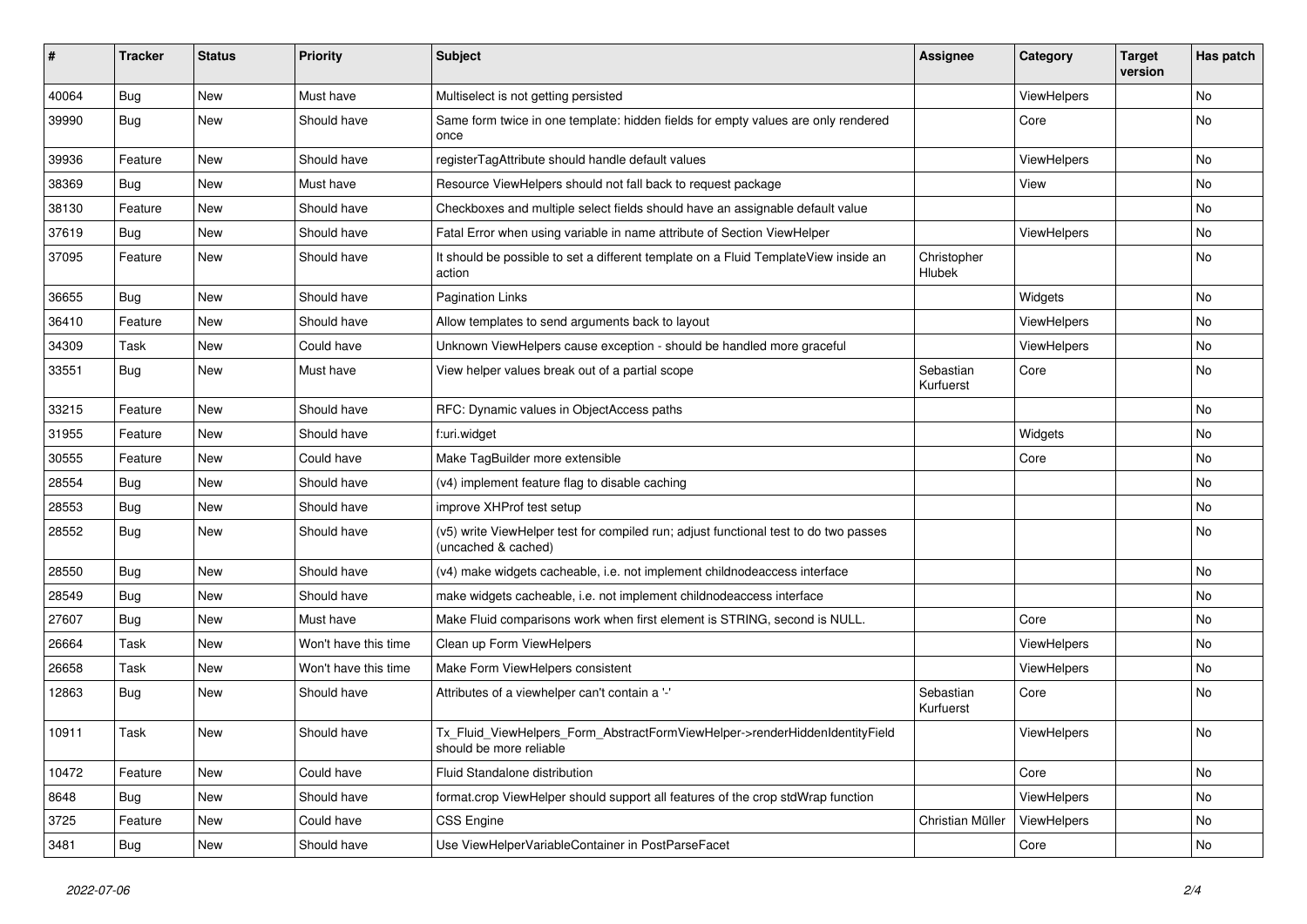| #     | <b>Tracker</b> | <b>Status</b>            | <b>Priority</b> | <b>Subject</b>                                                                   | <b>Assignee</b>             | Category           | <b>Target</b><br>version | Has patch |
|-------|----------------|--------------------------|-----------------|----------------------------------------------------------------------------------|-----------------------------|--------------------|--------------------------|-----------|
| 52419 | <b>Bug</b>     | New                      | Should have     | Wrong PHPDocs notation for default value inline f:translate viewhelper           |                             |                    | 2.0                      | No        |
| 60856 | Bug            | New                      | Must have       | Target attribute not supported by the form viewhelper                            |                             | <b>ViewHelpers</b> |                          | Yes       |
| 36559 | Feature        | New                      | Could have      | New widget progress bar                                                          |                             |                    |                          | Yes       |
| 32035 | Task           | New                      | Should have     | Improve fluid error messages                                                     |                             | Core               |                          | Yes       |
| 30937 | <b>Bug</b>     | New                      | Should have     | CropViewHelper stringToTruncate can't be supplied so it can't be easily extended |                             | ViewHelpers        |                          | Yes       |
| 7608  | Feature        | New                      | Could have      | Configurable shorthand/object accessor delimiters                                |                             | Core               |                          | Yes       |
| 9005  | Feature        | Accepted                 | Could have      | Fluid Template Analyzer (FTA)                                                    | Sebastian<br>Kurfuerst      |                    |                          |           |
| 28551 | Bug            | Accepted                 | Should have     | (v4) backport VHTest                                                             | Sebastian<br>Kurfuerst      |                    |                          | No        |
| 5933  | Feature        | Accepted                 | Should have     | Optional section rendering                                                       | Sebastian<br>Kurfuerst      | ViewHelpers        |                          | No        |
| 45345 | Feature        | Needs<br>Feedback        | Should have     | Easy to use comments for fluid that won't show in output                         |                             |                    |                          |           |
| 46289 | Bug            | Needs<br>Feedback        | Should have     | Enable Escaping Interceptor in XML request format                                |                             | View               | 2.0.1                    | <b>No</b> |
| 46091 | Task           | <b>Needs</b><br>Feedback | Should have     | Show source file name and position on exceptions during parsing                  |                             |                    |                          | No        |
| 33628 | Bug            | Needs<br>Feedback        | Must have       | Multicheckboxes (multiselect) for Collections don't work                         | Christian Müller            | ViewHelpers        |                          | No        |
| 33394 | Feature        | Needs<br>Feedback        | Should have     | Logical expression parser for BooleanNode                                        | <b>Tobias Liebig</b>        | Core               |                          | No        |
| 8989  | Feature        | Needs<br>Feedback        | Could have      | Search path for fluid template files                                             |                             | View               |                          | No        |
| 8491  | Task           | Needs<br>Feedback        | Should have     | link.action and uri.action differ in absolute argument                           | Karsten<br>Dambekalns       | ViewHelpers        |                          | No        |
| 3291  | Feature        | Needs<br>Feedback        | Should have     | Cacheable viewhelpers                                                            |                             |                    |                          | No        |
| 36662 | Bug            | Needs<br>Feedback        | Should have     | Checked state isn't always correct when property is collection                   | Kevin Ulrich<br>Moschallski | ViewHelpers        | 1.1.1                    | No        |
| 58862 | Bug            | Needs<br>Feedback        | Should have     | FormViewHelper doesn't accept NULL as value for \$arguments                      | <b>Bastian</b><br>Waidelich | ViewHelpers        |                          | Yes       |
| 52536 | Bug            | <b>Under Review</b>      | Should have     | Errorclass not set if no property-attribute set                                  |                             |                    |                          |           |
| 44234 | Bug            | <b>Under Review</b>      | Should have     | selectViewHelper's sorting does not respect locale collation                     |                             | ViewHelpers        | 2.1                      | No        |
| 43346 | Feature        | <b>Under Review</b>      | Should have     | Allow property mapping configuration via template                                | Karsten<br>Dambekalns       | ViewHelpers        | 2.1                      | No        |
| 65424 | <b>Bug</b>     | <b>Under Review</b>      | Should have     | SelectViewHelper must respect option(Value Label)Field for arrays                |                             | ViewHelpers        |                          | No        |